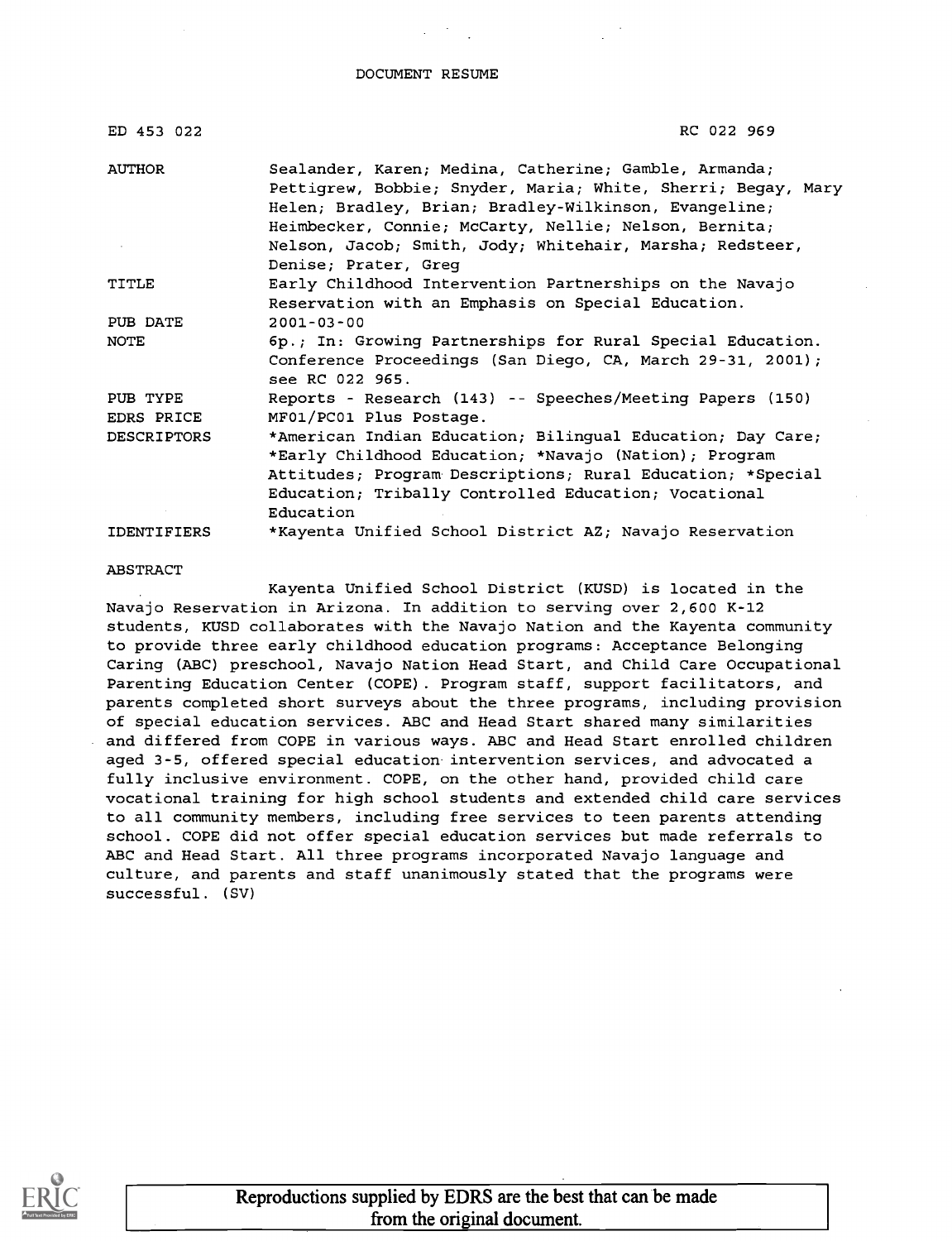

TO THE EDUCATIONAL RESOURCES INFORMATION CENTER (ERIC)."

Karen Sealander Catherine Medina Armanda Gamble Bobbie Pettigrew Maria Snyder Sherri White Mary Helen Begay Brian Bradley Evangeline Bradley-Wilkinson Connie Heimbecker Nellie McCarty Bemita Nelson Jacob Nelson Jody Smith Marsha Whitehair Denise Redsteer Greg Prater

Northern Arizona University Center for Excellence in Education PO Box 5774 Flagstaff, Arizona 86011

### EARLY CHILDHOOD INTERVENTION PARTNERSHIPS ON THE NAVAJO RESERVATION WITH AN EMPHASIS ON SPECIAL EDUCATION

#### Introduction

Kayenta, Arizona is home to the Kayenta Unified School District (KUSD). The Navajo people refer to the town as "Todaneezhai" (spouting water). Kayenta is situated on the northeastern part of the State of Arizona. It comprises a populace of 6,500 residents. The township is located in the interior of the Navajo Nation, which covers 24,000 square miles and is the largest Native American reservation within the United States. Kayenta's locale is surrounded by some of nature's greatest natural wonders and it is known for its many tourist attractions. Monument Valley with its spectacular monolith formations lies about 23 miles north of Kayenta. About 30 miles west of Kayenta is Betatakin, where an-ancient Anasazi ruin can be viewed. Canyon de Chelly, one of Navajoland's most popular all-day adventures, is located about 65 miles southeast of Kayenta. There are several other unique formations of rock and hills that present a very scenic flavor to the vicinity of Kayenta. There is also an abundance of desert wildlife and domesticated animals that can be seen roaming the rural flatlands surrounding Kayenta.

The Kayenta Unified School District includes schools which offer instruction at the Primary level (Kindergarten to grade two), Intermediate level (grades three to five), Middle level (grades six to eight), and High School level (grades nine to twelve). The District serves 2,626 students, and draws from an area of 3,000 square miles. It is not rare for some KUSD students to travel by bus for four hours a day over dirt and rough roads. A KUSD home language survey indicates that Navajo is the primary language spoken in 92% of student homes, although students may not be completely fluent in English or Navajo. Two hundred and twenty-three students are enrolled in the Special Education program in the KUSD.

In addition to providing instruction to school age students, KUSD through a cooperative venture between the District and Northern Arizona University's Center for Excellence in Education (NAU-CEE) provides training for students who want to become teachers. The joint project called the Reaching American Indian SpeciaUElementary Educators (RAISE) program is dedicated to providing education leading to a bachelor's degree in elementary and special education and is funded by a grant from the Department of Education Office of Special Education and Rehabilitation Services (OSERS). The program is delivered to cohorts of students in their local communities who spend one and one-half years together (Sealander, Eigenberger, Peterson, Shellady, and Prater, in press). RAISE

 $2$  BEST COPY AVAILABLE

ന ဖ  $\sigma$ S.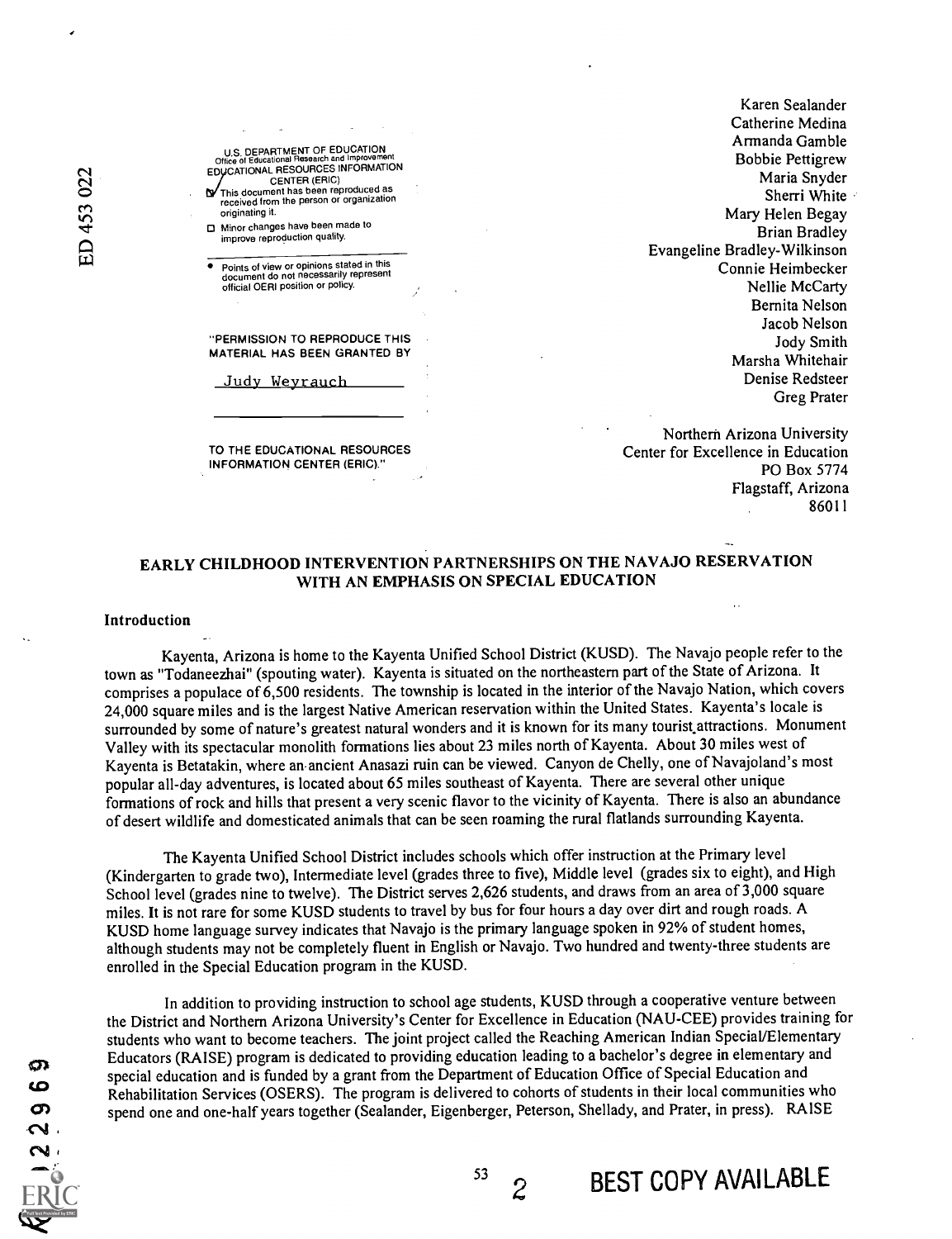has been described as a program transported to the reservation. This transporting enables local participants to complete a degree program while remaining with their families, retaining their jobs, and sustaining their support networks (Heimbecker, Minner, & Prater, 2000).

#### Purpose

 $\cdot$ 

The purpose of this presentation is to inform interested individuals about the collaboration existing between the KUSD, Navajo Nation, and the Kayenta community, with regards to Early Childhood Education programs. These collaborative efforts provide Early Childhood Education (ECE) through the following three programs: Acceptance Belonging Caring (ABC) Preschool, Navajo Nation Department of Head Start (NNDOHS), and the Child Care Occupational Parenting Education Center (COPE). Each of these unique programs offer and provide services that differ slightly. Initially information will be provided about the similarities and differences that exist between the three programs. Secondarily, we will provide a description of each organization's program, origins, purpose, funding, criteria for eligibility, special needs services, and so forth.

#### **Methods**

Research was conducted primarily through questionnaires, and secondarily through review of relevant documents. In addition, the researchers shared their professional experience and expertise working with two of the three programs described. Three different questionnaires were developed to target three different parties involved with the three selected programs. The first questionnaire targeted parents of regular and special needs children who utilize the ABC, NNDOHS and COPE programs. The second questionnaire targeted staff employed by these organizations, including certified teachers, educational specialists (Speech Therapists and Physical Therapists), and educational assistants. The third questionnaire targeted program administrators (the Vocational Education Director for KUSD who is involved with COPE, and the Itinerant Special Education Provider for KUSD who is involved with Head Start and ABC). Approximately 141 questionnaires were distributed in total, and approximately 46 were completed either independently, via telephone or through face to face interaction.

Survey questions focused on the three main objectives of the research. These objectives helped when categorizing responses of surveyed parents, support facilitators and administrators. Administrators were asked about the history, funding, enrollment, benefits, and success of their respective programs. Parents were asked how a particular ECE program helped address their child's needs, and how they felt about bilingual education and inclusion being incorporated into their child's ECE programs. Questions asked of the support facilitators focused on the profile of services offered by the ABC Preschool, Head Start and COPE programs. Facilitators were asked how these three programs worked cooperatively within the district to provide the local community with a collaborative effort by parents, educators and support facilitators. Finally we asked the support facilitators how bilingual education (i.e. including Navajo language and culture into programs) might help a child with a disability.

#### Survey Questions

## The Vocational Education Director for KUSD involved with COPE, and the Itinerant Special Education Provider for KUSD involved in Head Start and ABC, were asked the following questions:

- 1. What is the C.O.P.E/Head Start/ABC program?
- 2. How was C.O.P.E/Head Start/ABC created?
- 3. When was it created?
- 4. What is its primary purpose?
- 5. How is it funded? Federal, State, Navajo Nation?
- 6. Who can enroll in the program?
- 7. What are the criteria?
- 8. Does the program serve any special needs? If so, how are the special needs served?
- 9. Does the program stress early education with an emphasis on special education?
- 10. Does this program help the local community? If so in what ways does it help?
- 11. Is bilingual education involved? If so, do you think it is beneficial? How does it apply to special needs?
- 12. Are referrals made from other places? If so, where, who?
- 13. Has the program been successful?



54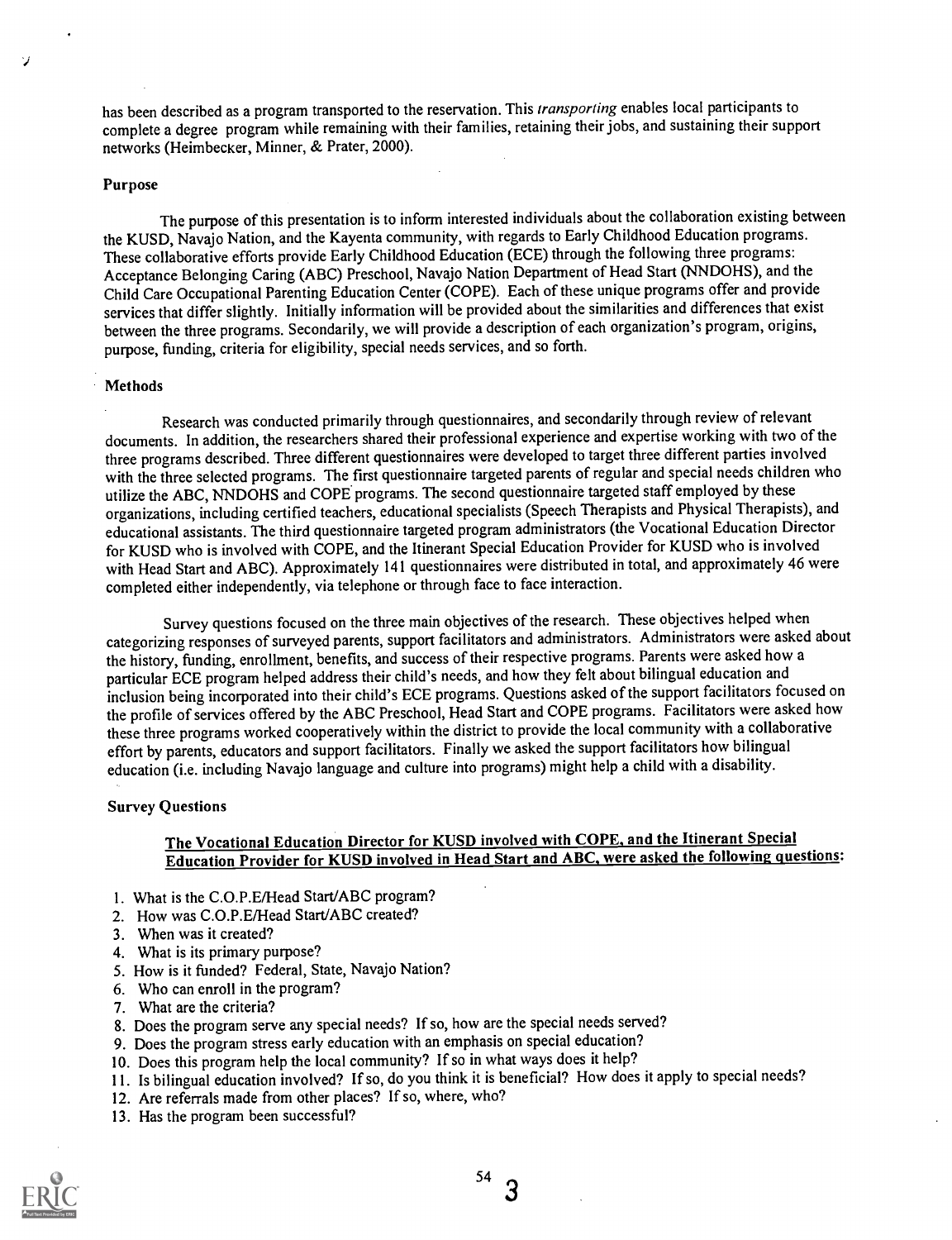### 14. What recommendations would you suggest for improvement or otherwise?

## ABC, Head Start and COPE support facilitators were asked:

- 1. What services are you able to provide and/or offer at the ABC Program, COPE and/or Head Start Program?
- 2. How are you able to involve the parents, the community, and the teaching staff in implementing services to be received by the child with the disability?
- 3. In an overview of the ABC Program, COPE, and/or the Head Start Program, how are services rendered to children with disabilities?
- 4. In an overview of the program(s) mentioned, discuss the unique qualities that the program provides to the community in a cooperative effort with parents, educators, and other support facilitators.
- 5. What types of special equipment are utilized with the different programs?
- 6. Being in a rural area, do you use alternative methods in assisting a child with Special Needs?
- 7. What is your expertise?
- 8. What is the referral procedure for a child with special needs. Is a referral made prior to services rendered?
- 9. Are referral procedures different with each individual program? How?
- 10. It has been mentioned that there is more focus geared towards implementing the Navajo language and culture into these programs, if so, how is it done?
- 11. How does bilingual education help a child with a disability?

#### Questions directed towards parents included:

- 1. What services have been provided to you and your child through the Head Start, ABC Preschool, and/or COPE program?
- 2. Do you feel that in receiving the services mentioned above your child has grown in a positive manner? If so, how and what do you see?
- 3. What recommendations would you make in helping to improve the program services?
- 4. Has the program been beneficial to your child? If so, please explain.
- 5. How do you feel about inclusion?
- 6. How do you feel about the implementation of Bilingual education into these?

#### Results

#### General Findings:

Preliminary findings suggest that while Head Start and ABC share many similarities, they are different from COPE in a variety of ways. Unlike COPE, the majority of support facilitators from Head Start and ABC stated that the primary purpose of their program is to provide quality care and special education intervention services to eligible children within the KUSD boundaries. Again unlike COPE, the majority of the parents with children at Head Start and ABC responded that the purpose of their child's program was to provide services that addressed the special needs of their children (special programs and equipment, individualized attention, instruction of basic skills, etc.). In contrast, the COPE Center employees responded that they do not serve special needs children because they are not equipped for this. With the help of Child Find (a community advertisement for special needs screening of children between 0-21 months) COPE does make special needs referrals to either ABC or Head Start.

While the age of enrollment for children with the COPE program stemmed from 6 weeks old to 3 years old, ABC Preschool and Head Start both enroll children from only 3 to 5 years old. Respondents from both ABC and Head Start stated that they offer services to all eligible special needs students, and advocate a fully inclusive environment. Both ABC and Head Start evaluate children through a Child Find screening or by referrals. Both organizations described a similar referral process including: 1) a 45 Day Screening Instrument completed by classroom teachers 2) referrals made by teachers, parents or students themselves, and 3) Child Study Teams (problem solving groups) which convene to explore options and suggest behavioral strategies.

In contrast to the differences documented above, respondents from all three programs stated that they have similar funding sources (state, federal and the Navajo Nation). Again however, COPE differed slightly in that this organization also receives some tuition funds from parents who use the center. In addition, respondents (parents and



4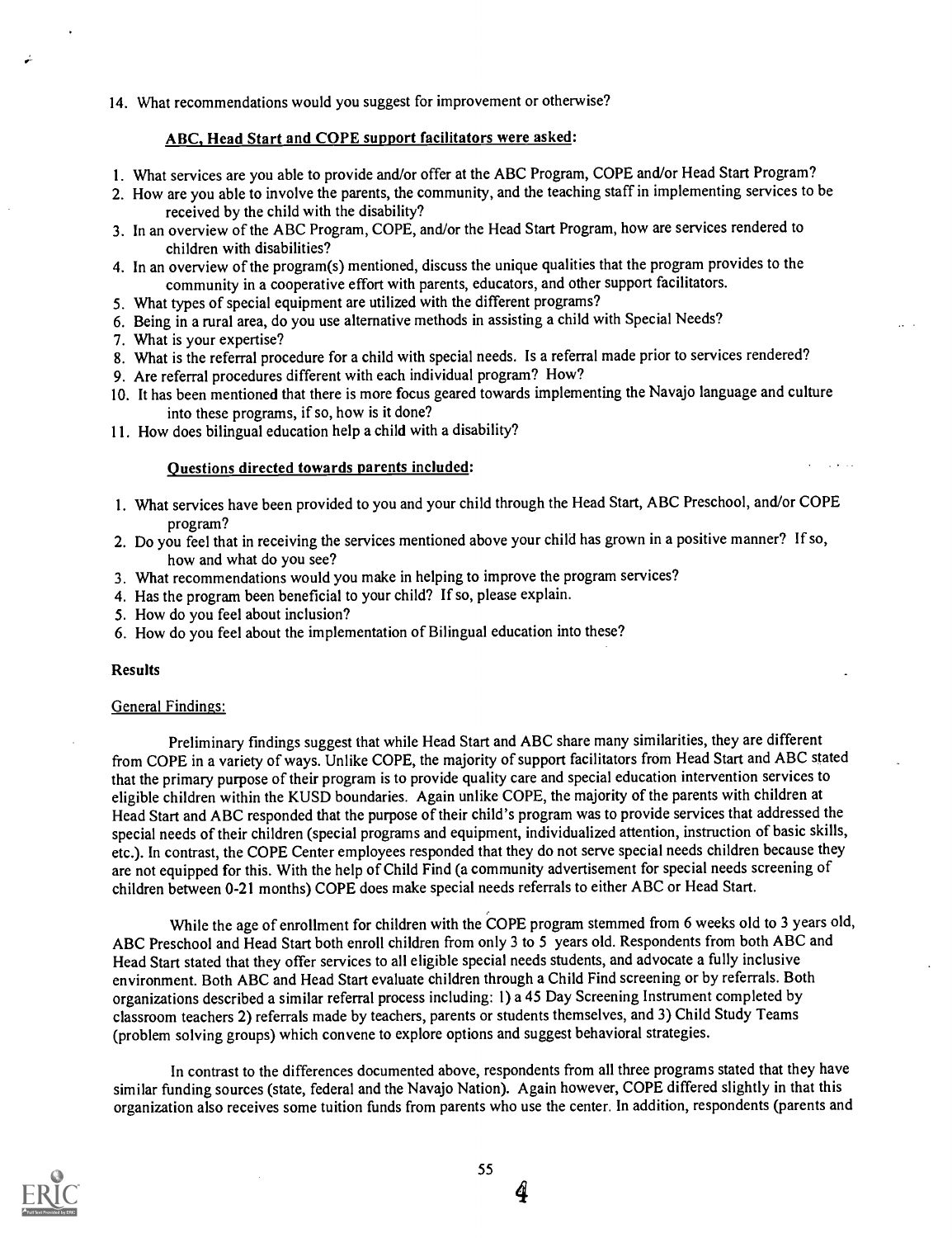employees) from all three organizations unanimously stated that their programs were successful and provided much needed quality services to Kayenta and the Navajo Nation.

#### Program Descriptions:

Respondents involved with the ABC Preschool described this program as a fully inclusive program that is operated under the Special Education Department of the KUSD. The ABC Preschool offers interventionservices for children with severe disabilities and/or developmental delays. Students use varied special equipment including standees, wheelchairs, nebulizers, suction machines, walkers, tube feeding devices, and braces. The ABC program uses a developmental curriculum that is modified to meet the needs of all students. The ABC preschool creates opportunities and experiences that benefit both students with disabilities, and their non-disabled peers. The program accepts referrals from the Indian Children's Program through Northern Arizona University's Institute for Human Development, Arizona Early Intervention Program (AZEIP), Division of Developmental Disability, Growing In Beauty, and the local Child Find.

ABC Preschool was created out of the Adaptive Learning Center (ALC) which offers services to students with a variety of disabilities. While children enrolled in ALC had no opportunity to interact with "typical" children from preschool age through second grade, the ABC program was created in 1989 as part of the Full Inclusion Initiative instituted by Dr. Dennis Bissmeyer, former KUSD Special Education Director. Any child 3-5 years can enroll in the ABC program if they have been 1) identified through Child Find as having a disability or severe developmental delay or 2) served by an Early Intervention Program. In addition, every year the program accepts five "regular" students who will interact positively with the special needs students. The "regular" students' names are drawn from a lottery, and each child must be four years old, by September 1st of that school year.

The ABC program helps the local community by providing opportunities for parents to be involved in their child's classroom. It also offers special needs employment and training for staff. Encouraging "regular" students to interact with special needs students benefits both groups of students and helps the local community to be more aware and accepting of individuals with disabilities.

Recently, students in ABC began learning basic concepts for kindergarten readiness in both Navajo and English. As one Itinerant Special Educator suggested, "Bilingual [education] expands the pathways in the brain and strengthens cognitive abilities. Children with special needs benefit from exposure to songs in any language."

The Navajo Nation Department of Head Start program provides ECE services to both regular children and those with only mild disabilities (primarily speech challenges). The Kayenta Unified School District works in conjunction with the NNDOHS, and provides five classrooms at the KUSD Primary School. Head Start makes referrals to the ABC Preschool if a child's needs cannot be met under the Head Start program. This Head Start program provides comprehensive services intended to strengthen family dynamics and help children develop to their fullest potential. Federal funds for Head Start are allocated to the Navajo Nation, which distributes the money to various agencies.

Head Start was established in 1965 to provide low-income children with the opportunity to build a foundation of intellectual and social development before entering kindergarten. The program came to the Navajo Nation in 1965. The program benefits the community by providing much needed services to low-income families and families of children with mild disabilities. The Federal Family Poverty Income Guidelines are still used to determine eligibility, and the program is intended to help address poverty. Families receiving public assistance or having children in foster care are eligible. Children in Head Start are entitled to all programs and services for which they are eligible, based on an evaluating team's decision. If a student's needs exceed Head Start's capabilities, a referral is made to ABC Preschool. Child Find also makes occasional referrals. A KUSD Itinerant special education teacher is assigned to all Head Start sites located within the KUSD area (Navajo Nation, 2000).

In 1991 the Navajo Head Start Program fully merged under the Navajo Tribe, and the program is currently operating as a department under the Navajo Nation Division of Education. In the fall of 1995 an Executive Order was signed by President Albert Hale, mandating that the Navajo Language be used as the language of instruction at all Navajo Nation Head Start facilities (Navajo Nation, 1995). In summary, the Head Start program has been, and continues to be, successful.

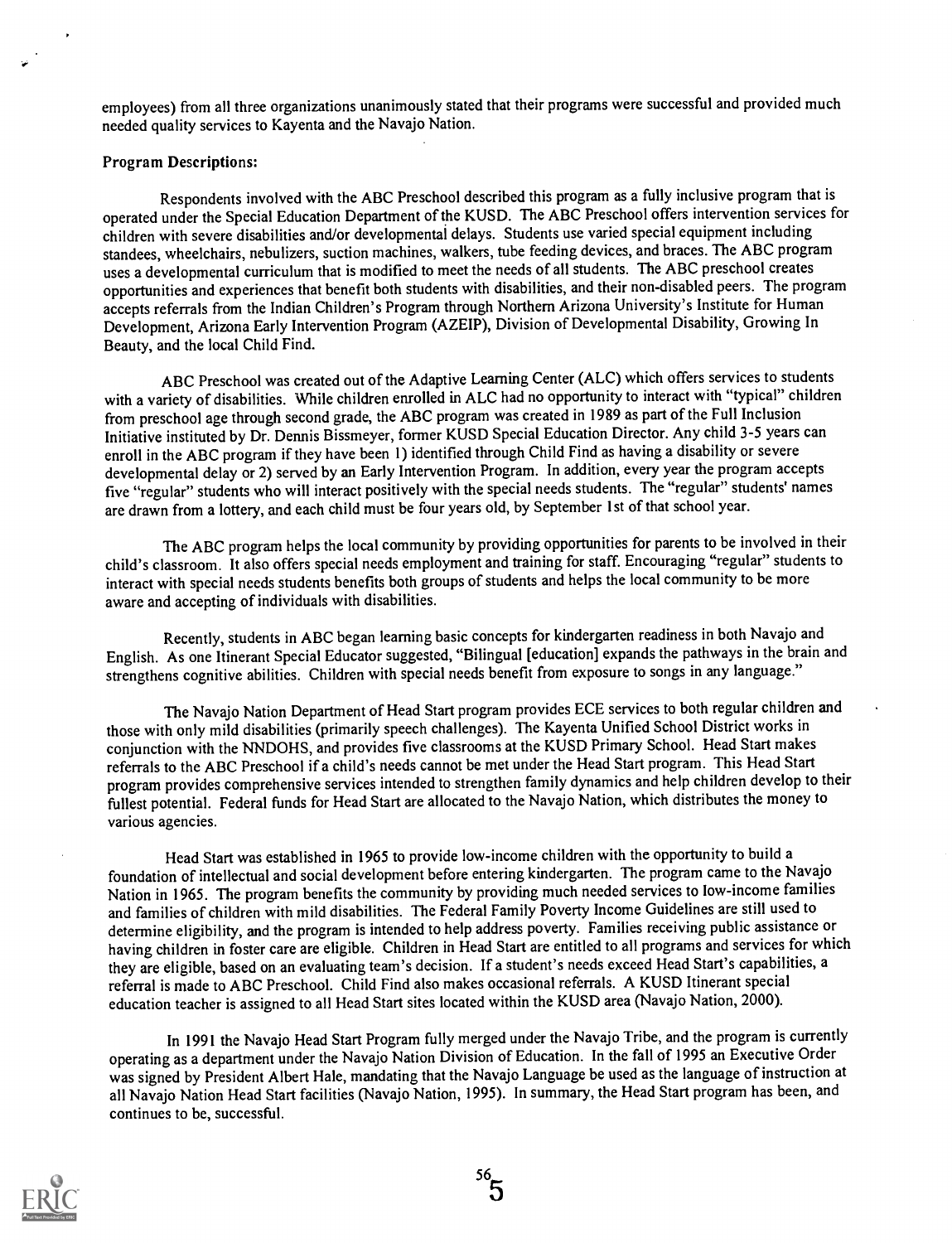The Child Care Occupational Parenting Education Center was established in 1988 by a group of educators and parents who saw the need for such a center. These parents and educators applied for grants, received funding, and initiated the program. The COPE Center provides quality child care to teenage mothers who are attending high school. In addition, the program also provides child care for district employees and community members.

ويتراتب أوال

The COPE program educates students who are in the High School via the Occupational Child Care (OCC) vocational program. Students enrolled in the program learn the occupation of a Child Care Worker. In addition, students who have a child and attend the High School are trained on parenting skills. Children enrolled in the center learn songs, play together, and are taught early education skills

The Center receives funding from federal and state governments via students who are in the Occupational Child Care (OCC) vocational program. Additional funds are secured through Department of Economic Securities, which provides money for children's daily meals. Navajo Nation provides funds for those children who qualify for assistance in Child Care. Teachers and community members make child care tuition payments. Teenage mothers who attend the KUSD High School and utilize the center for their infants, are funded in part by the Vocational Education Department within the KUSD.

Enrollment into the COPE Program is available to any child between the ages of one month and three years. The State of Arizona requires that COPE provide child care for children only up to three years of age. As mentioned, COPE does not serve special needs students because it is not adequately equipped. When the Center was first built, special needs services were not included in the Center's grants and funds.

The COPE program helps the community by providing extended child care to all people. The Center is regularly inspected for compliance in areas such as safety, ratio of staff vs. children, nutrition, and regulations for Arizona Child Care Centers. The Child Care Occupational Parenting Education Center is viewed as one of the best childcare facilities in the area. Center staff incorporates weekly lesson plans for children, and those attending are involved in a number of early education activities. The center includes a bilingual education component. Many parents request that their child be spoken to in Navajo, and Center staff is fluent in Navajo. Cradleboards (a traditional Navajo instrument used to safely secure very young children) are available for those who wish to use them.

#### Conclusion

Early Childhood Education, especially in a rural area such as Kayenta, has its difficulties and challenges. However, our findings show that ABC Preschool, Head Start and COPE work cooperatively to provide quality services for every child who enrolls in their programs. These organizations share information and incorporate Navajo culture into their programs. Together these organizations make the best possible effort to help a child learn to their fullest potential. ABC Preschool and Head Start work collaboratively to ensure that all special needs referrals are made, and that the needs of children with disabilities are met within their organizations. While the COPE program does not provide special needs services, it does work with KUSD and the community to provide much needed "regular" child care services. COPE employees are informed in the area of special education, and are able to assist families with referral information when the need arises.

#### References

Navajo Nation (1995) Head Start Executive Order. Window Rock, Arizona: Navajo Nation Division of Education, Navajo Nation.

Navajo Nation (2000) Head Start Mission Statement Window Rock, Arizona: Navajo Nation Division of Education, Navajo Nation.

Sealander, K., Eigenberger, M., Peterson, P., Shellady, S., and Prater, G. (in press). Challenges facing educators in rural, remote, and isolated areas: Using what we know and what we have learned. Rural Special Education Quarterly.



6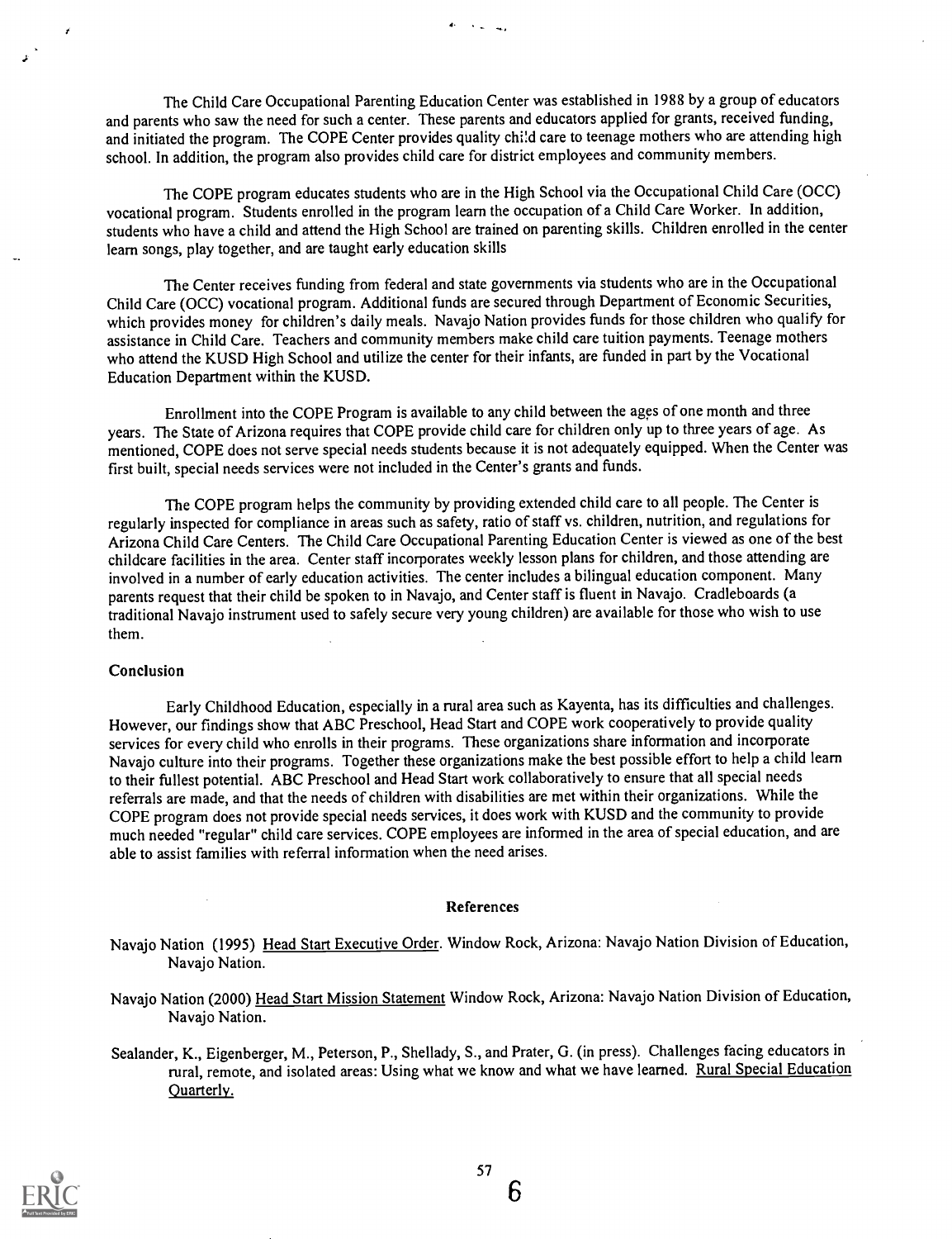

U.S. Department of Education Office of Educational Research and Improvement (OERI) National Library of Education (NLE) Educational Resources Information Center (ERIC)



# Reproduction Release

(Specific Document)

# I. DOCUMENT IDENTIFICATION:

| Title: American Council on Rural Special Education 2001 Conference Proceedings |                                           |
|--------------------------------------------------------------------------------|-------------------------------------------|
| Growing Partnerships for Rural Special Education                               |                                           |
| $[Author(s): mu \rightarrow \rho(e)]$                                          |                                           |
| Corporate Source:                                                              | <b>Publication Date:</b><br>$3 - 23 - 01$ |
|                                                                                |                                           |

# **II. REPRODUCTION RELEASE:**

In order to disseminate as widely as possible timely and significant materials of interest to the educational community, In order to disseminate as widely as possible through and segments. Resources in Education (RIE), are usually made<br>documents announced in the monthly abstract journal of the ERIC system, Resources in Education (RIE), are u documents announced in the monthly abstract journal of the detectronic media, and sold through the ERIC Document<br>available to users in microfiche, reproduced paper copy, and electronic media, and sold through the ERIC Docu the following notices is affixed to the document.

If permission is granted to reproduce and disseminate the identified document, please CHECK ONE of the following three options and sign in the indicated space following.

| The sample sticker shown below will be<br>affixed to all Level 1 documents                                                                                                               | The sample sticker shown below will be affixed to all   The sample sticker shown below will be affixed to<br>Level 2A documents                                                                                                  | Level 2B documents                                                                                                                                                     |  |
|------------------------------------------------------------------------------------------------------------------------------------------------------------------------------------------|----------------------------------------------------------------------------------------------------------------------------------------------------------------------------------------------------------------------------------|------------------------------------------------------------------------------------------------------------------------------------------------------------------------|--|
| PERMISSION TO REPRODUCE AND<br>DISSEMINATE THIS MATERIAL HAS<br><b>BEEN GRANGED BY</b><br>TO THE EDUCATIONAL RESOURCES                                                                   | PERMISSION TO REPRODUCE AND<br>DISSEMINATE THIS MATERIAL IN<br>MICROFICHE, AND IN ELECTRONIC MEDIA.<br>FOR ERIC COLLECTION SUBSCRIBERS ONLY,<br>HAS BEEN GRANZED BY<br>TO THE EDUCATIONAL RESOURCES<br>INFORMATION CENTER (ERIC) | PERMISSION TO REPRODUCE AND<br>DISSEMINATE THIS MATERIAL IN<br>MICROFICHE ONLY HAS BEEN GRANTED BY<br>TO THE EDUCATIONAL RESOURCES<br><b>INFORMATION CENTER (ERIC)</b> |  |
| INFORMATION CENTER (ERIC)<br>Level $1$                                                                                                                                                   | Level 2A                                                                                                                                                                                                                         | Level 2B                                                                                                                                                               |  |
|                                                                                                                                                                                          |                                                                                                                                                                                                                                  |                                                                                                                                                                        |  |
|                                                                                                                                                                                          |                                                                                                                                                                                                                                  |                                                                                                                                                                        |  |
| Check here for Level 1 release, permitting<br>reproduction and dissemination in<br>microfiche or other ERIC archival media<br>(e.g. electronic) and paper copy.                          | Check here for Level 2A release, permitting<br>reproduction and dissemination in microfiche and in<br>electronic media for ERIC archival collection<br>subscribers only                                                          | Check here for Level 2B release, permitting<br>reproduction and dissemination in microfiche onl                                                                        |  |
| Documents will be processed as indicated provided reproduction quality permits.<br>If permission to reproduce is granted, but no box is checked, documents will be processed at Level 1. |                                                                                                                                                                                                                                  |                                                                                                                                                                        |  |